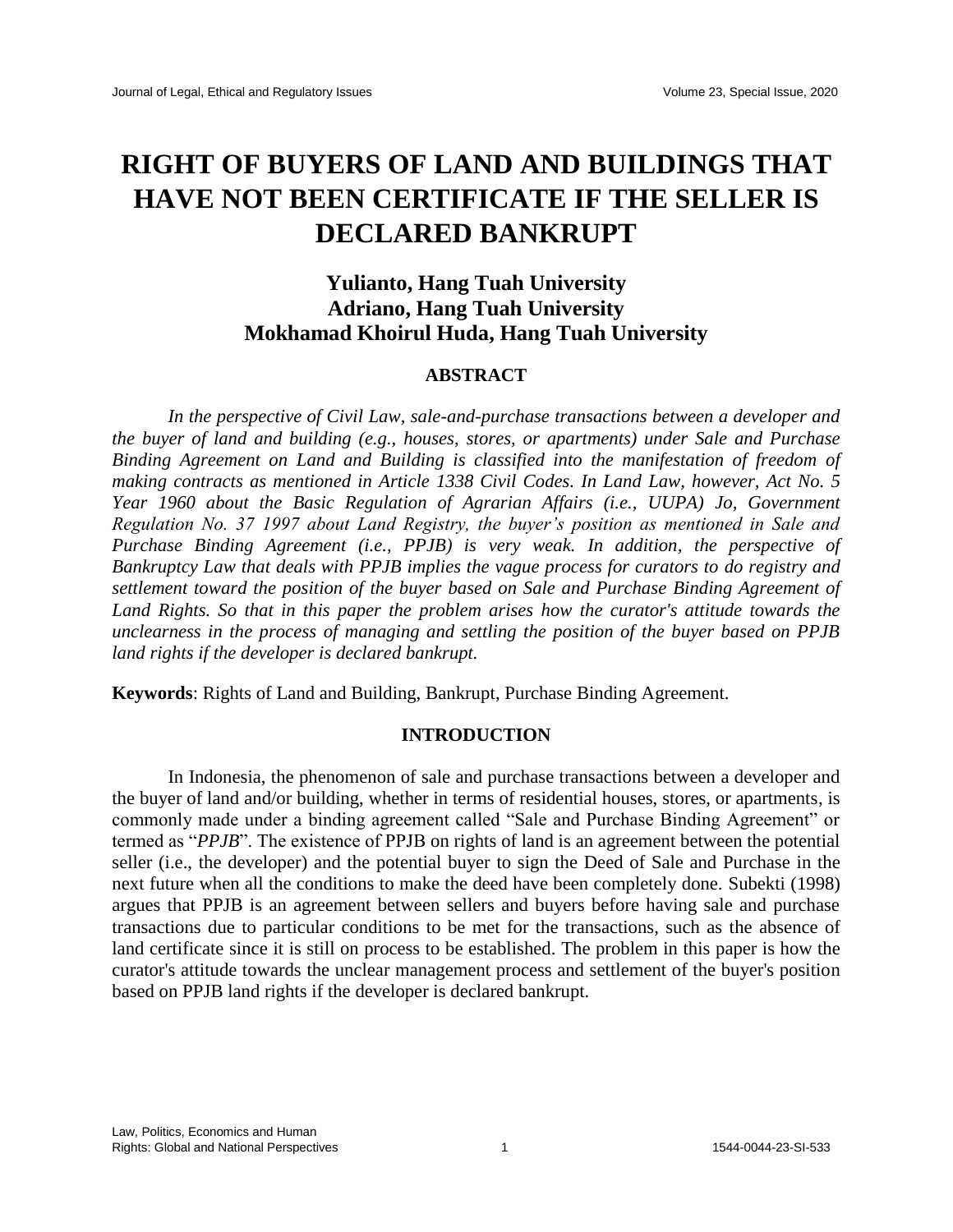#### **RESULT AND DISCUSSION**

#### **Towards the Perspective of Civil Law**

In the perspective of Civil Law (i.e., Civil Codes), especially to Law of Agreement, PPJB is a supporting agreement that functions as prior agreement in which the pertinent parties are free to determine the type of the agreement (Budiono, 2004). As the legal relationship between a developer and the buyer in the form of PPJB is under Binding Law as mentioned in Volume III of Civil Codes, which is the heritage of Dutch Law that has still been currently applied, is classified into positive law in Indonesia. It is based on Article II of Transitional Regulation of the Constitution 1945 that "*every regulation applied up to the independence of Indonesia remains applied as long as the new ones are not enacted yet based on this law*" (Usanti et al., 2019).

Commonly, PPJB is made through either a notary deed or under-hand based on the principle of freedom in having contract as mentioned in Article 1338 Civil Codes that *"every legalized agreement is applied as the regulations for the pertinent parties within the agreement,"* or known as *Pacta Sunt Servanda*. The presence of Pacta Sunt Servanda is not apart from various influences of political and liberal economy philosophies that have spread out in  $19<sup>th</sup>$  century (Khairandy, 2013) through individualism and liberalism under the growing economy ideology, *laissez faire*, by Adam Smith that stressed on the principles of no-intervention from government on economy and market activities (Gillies, 1993). This aimed to make the legislation and social thought able to create *the greatest happiness for the* greatest number (Gluck, 1979), and thus, it resulted in the freedom of having contracts as a new paradigm in Law of Contract (Khairandy, 2013; Huda, 2017).

Indeed, this PPJB, along with its principle of freedom in having contract, may bring advantages for the developers as they may do marketing and selling on land and buildings although the certificate of that object is still on process (whether the administration of its prime certificate or its splitting-up), even on the physic of the building which commonly not exist yet. In short, the buyers will practically have a sale and purchase transaction with a developer based on drafts only.

# **Towards the Perspective of Land Law**

Toward the perspective of National Land Law, however, the registry of land in Indonesia is through Torrens system (Parlindungan, 1999) which basis is when an individual claims as the owner of land due to legislation or other causes, they should file a request that the pertinent land is under their name. The petition will be verified by a barrister and conveyance known as the examiner of title.

Consistent with Act No. 5 Year of 1960 about the Basic Law of Agrarian Affairs (i.e., UUPA) Jo., Government Regulation No. 24 of 1997 about the Registry of Land, it states that the only one authorized to make evidence on particular legal actions that deal with proprietary right of land and flat unit is Land Deed Official. Article 37 subsection (1) of Government Regulation No. 24 of 1997 about Land Registry mentions that the right transfer of land and flat unit through sale-and-purchase transactions, exchange, grant, corporation inclusion, and any legal action of right transferring through auction may only be registered with the deed the authorized Land Deed Official establishes under the applied regulation (Law, 1960; Law, 1997).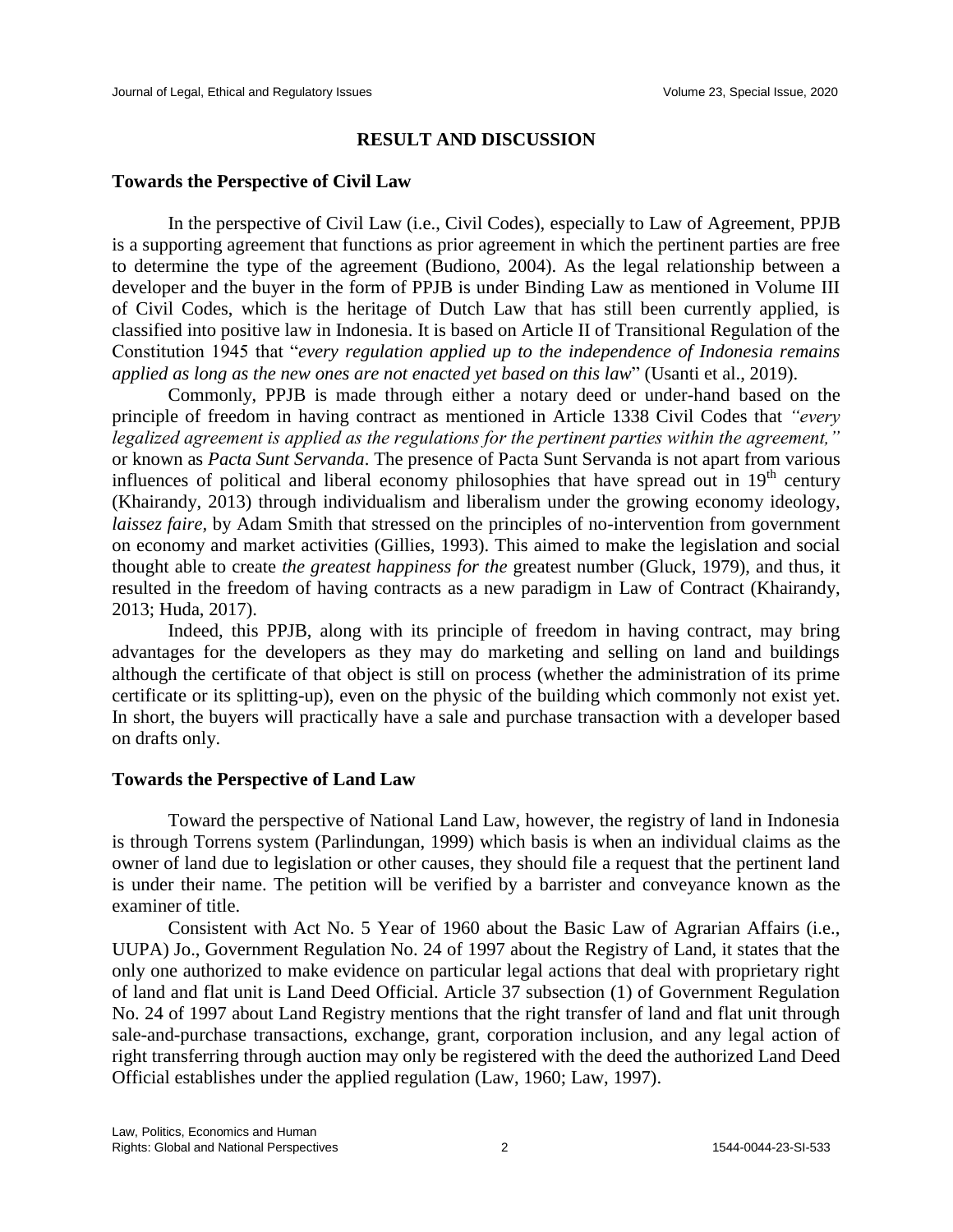As the consequence, although the PPJB between a developer and the potential buyer is legally valid, the proprietary assurance of the land is still weak as the right transfer on PPJB is not registered yet in Land Bureau. Hence, the proprietary right of the land is not on behalf of the buyer's name, but still on the seller's name; the developer. It is in line with Article 32 subsection (1) Government Regulation No. 24 of 1997 about Land Registry that

*"Certificate is the applied evidence of particular right, and it brings strong power for physical and juridical contexts mentioned within, as long as the data corresponds to what is mentioned in letter of measurement and the pertinent land deed."*

Thus, some questions arise. First, how does the bankruptcy law set the object of sale-andpurchase transactions on rights of land and building in the form of PPJB when the developer is defined bankrupt? Second, in practice, how is the process of registry and settlement of the object of sale-and-purchase transaction of land and building in the form of PPJB by curator?

# **The Characteristics of Bankruptcy Law**

The term currently applied in Indonesia is failissement, derived from Dutch. However, Britain, USA, and some other countries with common law tradition recognized the term bankruptcy. This term is derived from a term the Italian traders commonly used in the middle century; bancarota or bankruptcy. In literal meaning, it refers to being bankrupt (Lieberman & Siedel, 1989). Later, it is commonly used to call a debtor that fails to pay his/her debts, in addition to the business failure. Bankruptcy is anything related to being bankrupt. The term bankrupt it refers to stop paying (Khairandy, 2000). Bryan A. Garner, in his Black's Law dictionary, argued, Bankrupt is a person who cannot meet current financial obligations; an insolvent person (Garner, 2009). However, Peter J.M Declercq gave more detail explanation on bankruptcy, *"A bankruptcy petition has to state facts and circumstances that constitute prima facie evidence that the debtor has ceased to pay its debts"* (Declercq, 2002). Essentially, bankruptcy is a general confiscation to the debtor's assets for the creditor's interest.

From the historical context of the application of this bankruptcy law, three philosophies underline the application of this law. First, it is due to particular conditions the debtor may not be capable to pay his/her debts to the creditor. Second, it is due the fact that the debtor's assets are less than the loan he/she must pay. Third, it is due to the distribution of debtor's assets to all his/her creditors. In philosophical manner, therefore, this bankruptcy law is the manifestation or further implementation of Article 1131 and 1132 Civil Codes that toward the bankrupt debtors, in order to execute or distribute their assets for debt payment to all the creditors in fair and equal manner, it needs a specific procedural regulation called bankruptcy law. Bankruptcy is a commercial way out for individuals that deal with loans, in case that they have no longer capability to pay their debts to the creditors (Shubhan, 2008).

According to Faillssements verordening, this law aims to protect the creditors' rights related to the application of principles that assure their rights on the debtors' assets (Suyatin, 1993). This purpose is inferred from the definition of bankruptcy in Memorie van Toelichting that it is a legal confiscation on debtors' assets for the sake of the creditors' interests (Gautama, 1998). It is also consistent to the principle as mentioned in Article 1131 Burgerlijk Wetboek voor Indonesie (latterly called BW), Alle de roerende en onroerende goederen van den schuldenaar, zoo wel tegenwoordige also toekomstige, zijn voor deszelfs peroonlijke verbintenissen aansprakelijk. The law applies this principle to assure all creditors that their debtors will be able to pay their debts.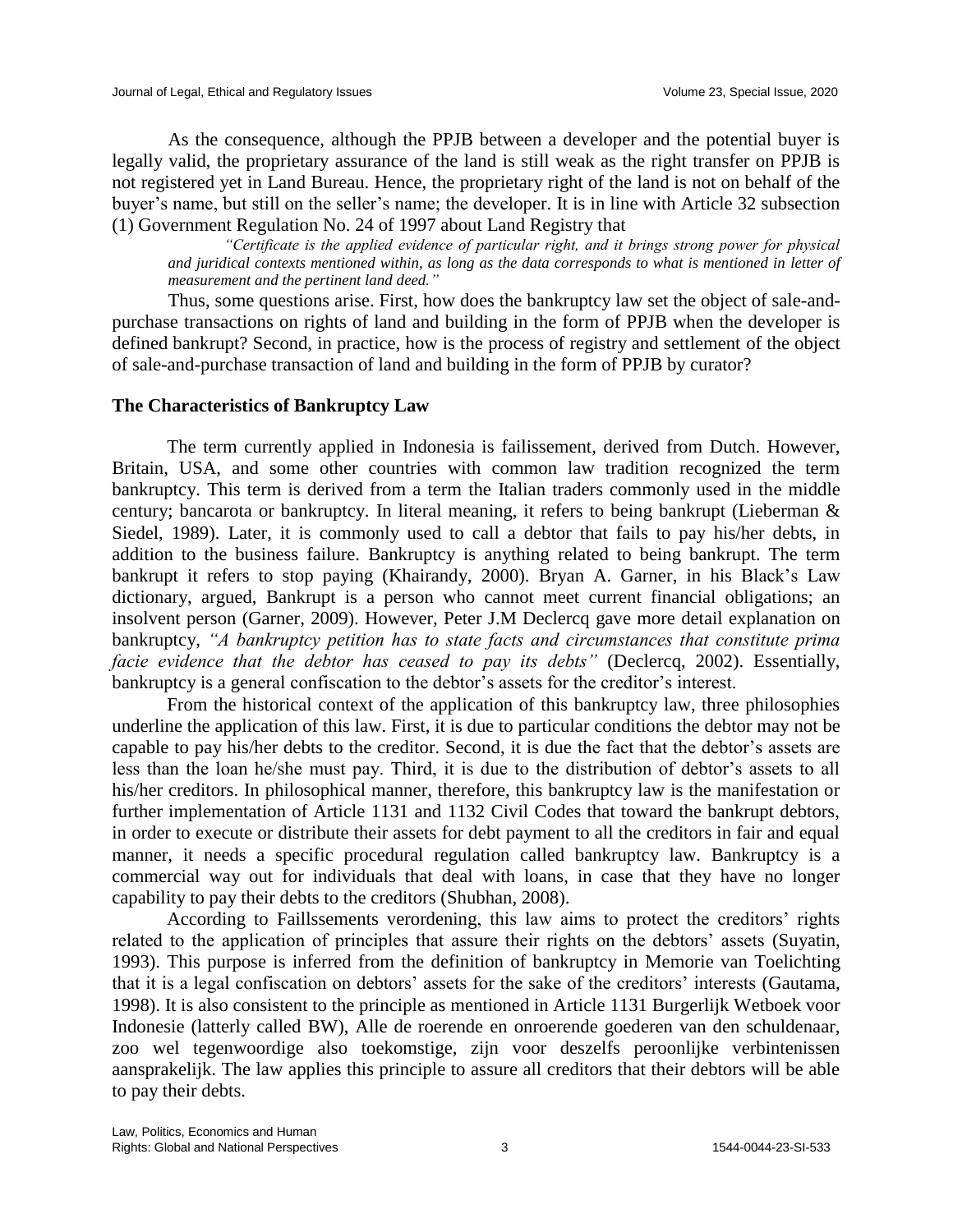The existence of bankruptcy agency is expected to function as an alternative body to solve the debtors' liabilities to the creditors in more effective, efficient, and proportional ways. The aim of organizing UUK-PKPU as the novel bankruptcy law in Indonesia is for the sake of business interests to solve account payable issues in fair, quick, effective, and transparent ways.

In the practice of this issue, the new bankruptcy agency is expected to solve any bad credit in fair, quick, and effective manner. It is realized since all this time, the resolution of account payable issue through the execution of collateral agencies. For instance, the execution of collateral or fiduciary rights takes long time to conduct, not to mention if there is resistance from the debtor or the third party, and thus, it makes the resolution of bad credit through the existing collateral agencies takes more time (Yulianto, 2017).

The principle of bankruptcy law as mentioned in the general explanation in the sixth paragraph of Act No. 37 Year 2004 (Law, 2004) about UUK-PKPU is: fair, quick, transparent, and effective. The last three principles (i.e., quick, transparent and effective) contains quick process and security procedures on bankrupt assets for the sake of the creditors' interest. The principle of fairness, on the other hand, aims to consider the interests between the debtor and the creditor in fair and proportional manner.

Initially, the norms of bankruptcy law in Indonesia apply the provision of Faillisment verordening Stb. Year 1905 No. 217 Jo. Stb. Year 1906 No. 348 based on Article II of Transitional Regulation of the Constitution of the Republic of Indonesia (i.e., UUD 1945) that had been applied before its revision. Due to the provision of Faillisment verordening Stb. Year 1905 No. 217 Jo. Stb. Year 1906 No. 348, most of the norms is no longer corresponds to the current legal needs and development. Even, Jerry Hoff argued that this Faillisment verordening, in fact, seemed to be "*dead letter*" (Hoff, 2000). Therefore, the government of the Republic of Indonesia established Government Regulation in lieu of the law No. 1 Year 1998 that turned into Act No. 4 Year 1998 about Bankruptcy and the Adjournment of Debt Payment (i.e., PKPU), which was more completely enacted in Act No. 37 Year 2004 about UUK-PKPU.

In accordance to Article 1 subsection (1) of UUK-PKPU, bankruptcy is defined as the general confiscation to all the debtor's assets which settlement is conducted by a curator under the supervision of Superintendent Judge. The petition of bankruptcy statement is conducted only if all the conditions of bankruptcy are completely met. Article 2 subsection (1) of UUk-PKPU mentions that the condition of bankruptcy is

*"The debtor with two or more creditors and is not capable to fully pay his/her debts, at least one with due date point and payable, is considered bankrupt due to law, whether on behalf of his/her own request or one of his/her creditors."*

The regulation implies that in order to be considered bankrupt:

- 1. The debtor should have 2 (two) or more creditors. It means that when the debtor only has one creditor, she/he may not be able to use the provision of bankruptcy;
- 2. The debtor does not fully pay at least one of his/her debts that has reached the due date and payable.

A condition that the debtor should have more than one creditor is consistent with Article 1132 Civil Codes that regulates the distribution of the bankrupt assets to all the creditors. In this case, the condition is not about the amount of the account payable, but the number of creditors that deal with the pertinent debtor, in which the debtor should have at least two creditors.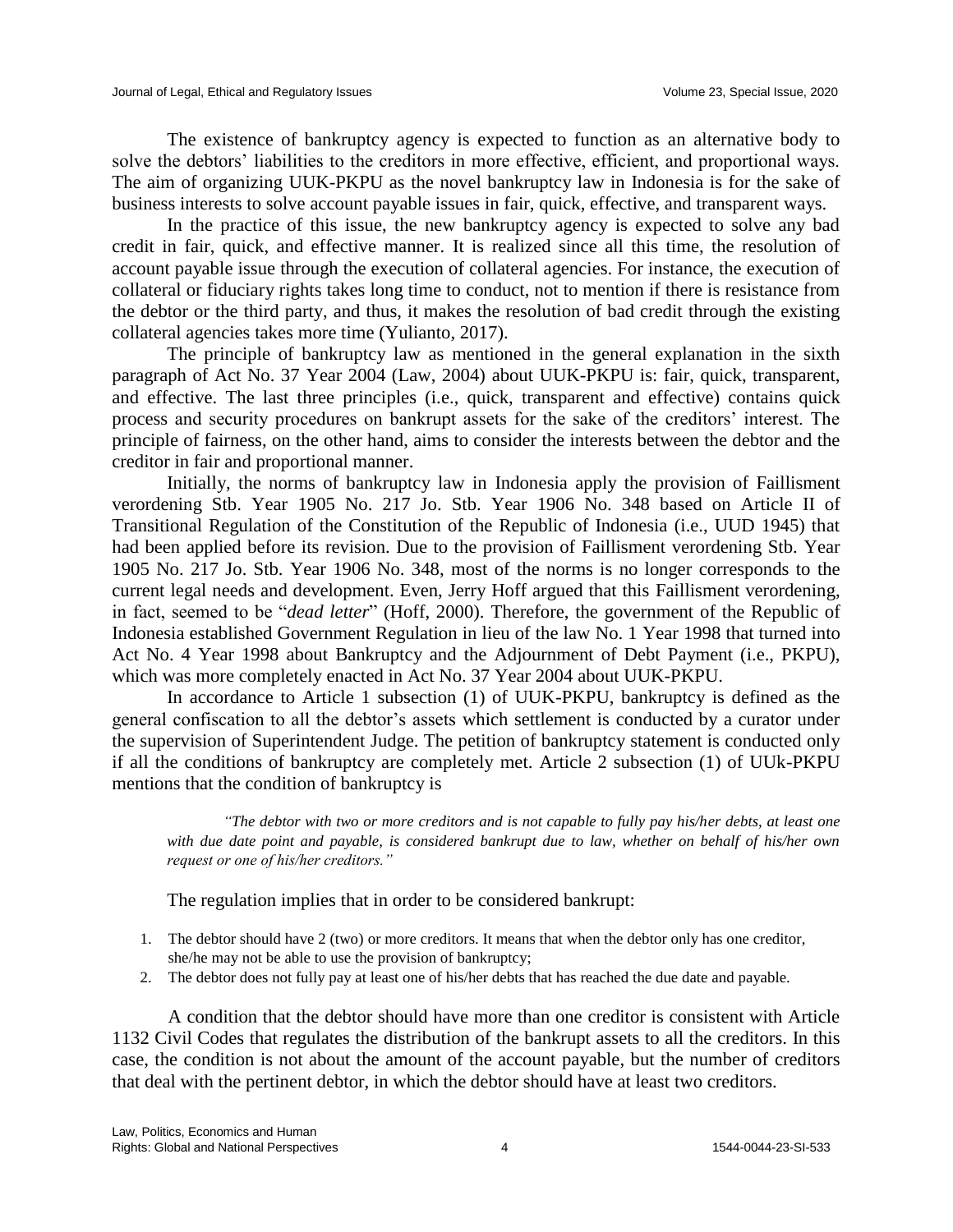Therefore, in Indonesia bankruptcy law, the judge, in making his decision, does not need to see or consider the debtor's financial capability. If the evidence shows that the debtor has two or more creditors and not capable to pay at least one of the creditors, he/she is considered bankrupt.

Given the decree of Commercial Court toward debtors, it results in legal consequences, both toward the bankrupt debtors, creditors, and other related parties. It is consistent with the decree of a high authority that:

#### *"Consider the petitioner is bankrupt along with all the legal consequences."*

In general, there are three legal consequences of the statement of being bankrupt. First, the statement is immediate. It is consistent with Article 8 subsection (7) of Act No. 37 year 204 that

*"The verdict of petition for being bankrupt as mentioned in subsection (6) that completely contains all the legal considerations that underline the verdict should be expressed in public trial and executed in prior although a legal action will be proposed."*

With this immediate verdict, the curator may do his task; executing the settlement since the statement of being bankrupt is established, without needing to wait for a verdict with fixed legal power.

Second, it only deals with the assets of the bankrupt debtor. The statement of being bankrupt for debtors is consistent to Article 24 UUK-PKPU that with the statement of being bankrupt, the debtor by law will lose his right on his assets, including the bankrupt assets, since the date on which the verdict has been expressed, including for the sake of consideration of the statement itself. As mentioned in Article 21 UUK-PKPU, bankruptcy involves all the debtor's assets on which the statement of being bankrupt is expressed as well as all the issues during the bankruptcy. Therefore, since the statement of being bankrupt is expressed, the debtor will lose his right to manage his assets. In short, the bankrupt debtor will lose his authority (i.e., bevoegd) and competence (i.e., bekwaan) on all his assets, since the authority will turn to the curator.

Third, due to the general confiscation. It is consistent with Article 1 subsection (1) UUK-PKPU that:

*"Bankruptcy is the general confiscation on all assets of the bankrupt debtor, and the settlement will be conducted by a curator under the supervision of Superintendent Judge as mentioned in this Act."* 

This general confiscation brings several consequences, as follow.

- 1. All assets of the bankrupt debtor is under the curator's settlement;
- 2. No creditor will have the settlement;
- 3. Any existing confiscation by law is no longer applied and should be abolished;
- 4. The curator has an authority to do any settlement on the bankrupt assets although the statement of bankruptcy is still on the process of legal action.
- 5. All the debtor's assets under the third party's authority should be returned into bankrupt assets;
- 6. Any detention on the bankrupt debtor should be immediately abolished.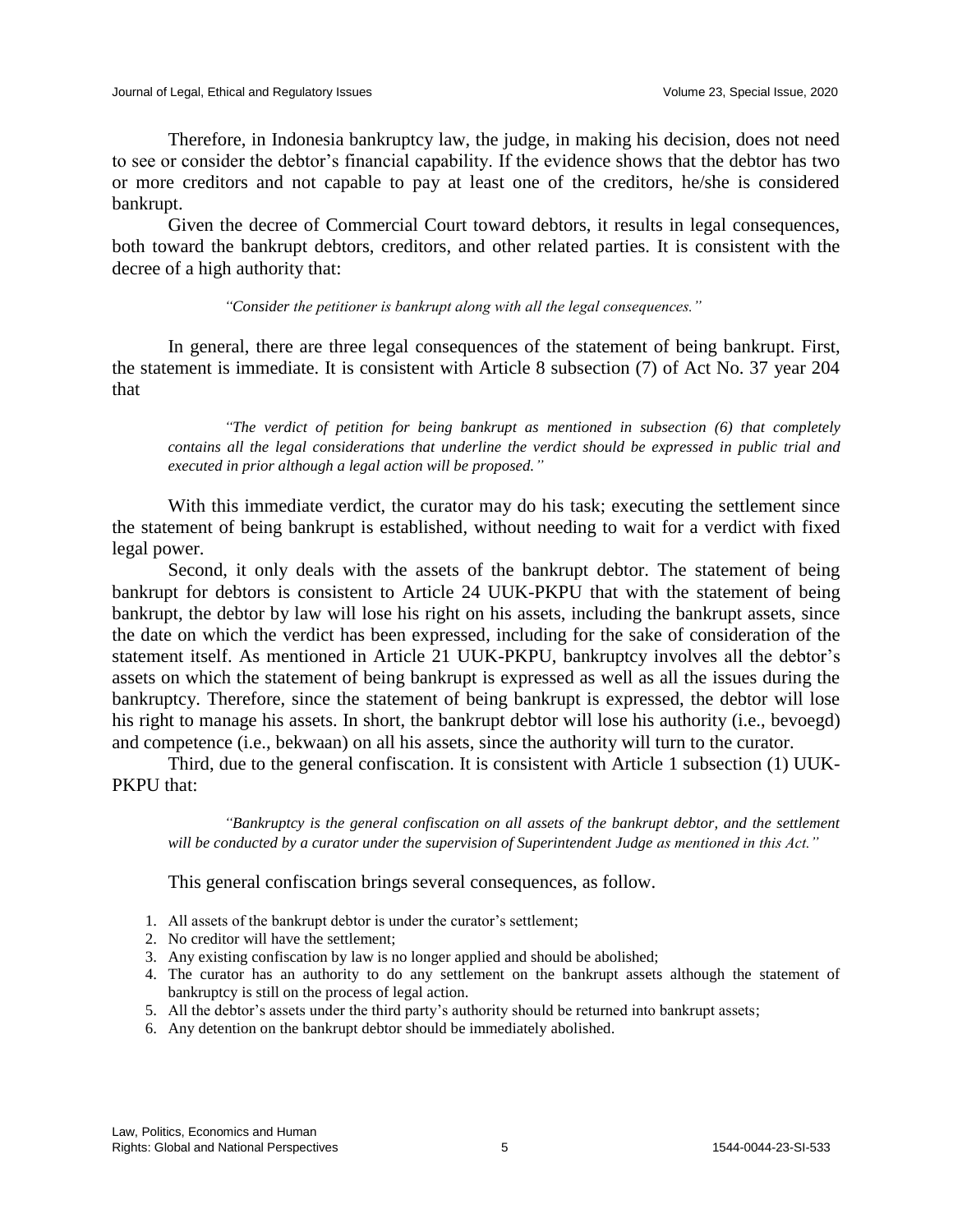### **The Existence of PPJB in the Legal Norms of Bankruptcy**

The existence of PPJB on right of land and building in Bankruptcy Law in Indonesia refers to the agreement of transferring the assets of the bankrupt debtor in prior to the statement of bankruptcy. It is mentioned in Article 34 UUK-PKPU that:

*"Unless otherwise specified by law, the agreement of transferring the right of land, transfer of title of ship, the imposition of collateral right, mortgage, or fiduciary assurance agreed in prior may not be executed after the statement of being bankrupt has been expressed."*

Similarly, Article 37 subsection (1) UUK-PKPU mentions that:

*"If an agreement as mentioned in Article 36 UUK-PKPU has been agreed to transfer commodity in particular period of time, and the pertinent party that should transfer the object is considered bankrupt before he/she does the transfer, the agreement will be abolished immediately since the statement of being bankrupt is expressed, and the injured party due to this abolishment may put themselves as the concurrent creditor to get compensation."*

In Indonesia bankruptcy law UUK-PKPU, particularly in the explanation of Article 2 of UUK-PKPU, the intended creditor in bankruptcy involves separatist creditor, preferent creditor, and concurrent creditor. Concurrent creditor is those that should share with other creditors in proportional way (i.e., pari passu) based on the amount of each debts, the selling revenue of debtor's assets without being charged by any collateral rights. The common term for concurrent creditor is unsecured creditor*.* This creditor is equal in position, and they have rights to have the revenue of selling the debtor's assets after being charged by the obligation of his debts on the preferent creditors.

Toward the priority of creditors in bankruptcy, it is specifically mentioned in Article 189 subsection (4) UUK-PKPU that the settlement:

- 1. To the creditor with privileged right, including those with denied privileged right;
- 2. To those with security seizer, fiduciary, collateral right, mortgage, or any collateral right of other objects, as long as they do not get settlement based on the provision as mention in Article 55, the settlement is able to be executed from the selling revenue through which they have privileged right over the collateral assets.

Based on that provision, the priority order of creditors in the process of bankruptcy is as follow:

- 1. Creditors with privileged right by law have higher position rather than the creditor with civil collateral right such as: account receivable/ tax revenue (Article 21 subsection (7) of Act No. 6 Year 1983 as amended by Act No. 9 Year 2004) about the General Provision and Procedures of Taxation that: the State has priority on tax revenue over taxpayer's goods and bankruptcy expense (as the provision of Article 191 UUK-PKPU in which all the expenses of bankruptcy charged to each of the material objects is part of bankrupt assets, and thus, the settlement is prior to separatist creditors.)
- 2. Special Preference Receivables (Article 1139 BW) and General Preference Receivable (Article 1149 BW); any receivables that deal with particular objects of bankrupt assets.
- 3. Separatist creditors or creditors with collateral right, including collateral right, mortgage, fiduciary, and pledge.
- 4. Concurrent creditors; those without particular collateral object.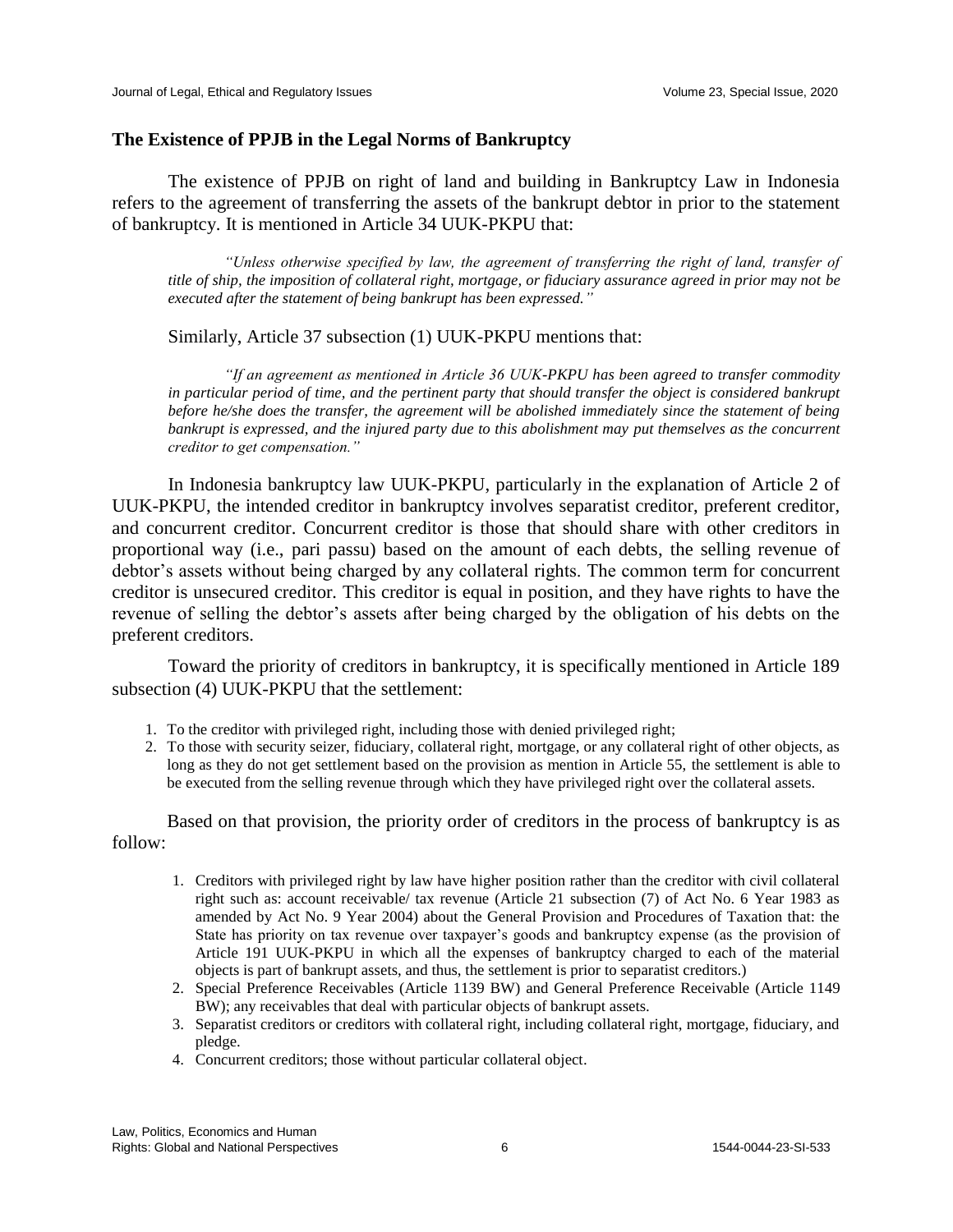Therefore, in the process of bankruptcy settlement, and based on the legal regulation of bankruptcy applied in Indonesia, the buyer as the concurrent creditor will be in the last rank of asset distribution rather than other creditors. Thus, they may get nothing the process of bankrupt asset distribution since in the value of the assets in the process of settlement by curator will be much lower than the actual amount of debts the bankrupt debtor should pay.

However, article 36 subsection (1) of UUK-PKPU mentions that: in terms on which the statement of being bankrupt is expressed, there is a reciprocal agreement that has not or partly completed yet. Hence, the party that deals with the debtor may ask for assurance on the implementation of that agreement in particular period of time as agreed by the curator and the pertinent party. With this article, the buyer of land and building that has transaction based on the PPJB may ask the curator to turn that PPJB into the Deed of Sale and Purchase through Land Deed Official.

When it decides to turn the PPJB into the Deed of Sale and Purchase during the process of bankruptcy, the curator is authorized to settle all the bankrupt assets and executes the process of sale and purchase in front of Land Deed Official (i.e., PPAT), and furthermore, the object of land and building will be registered to the local Land Bureau in order to make it registered on behalf of the buyer's name in the registry book in the local Land Bureau. This body will also establish the Certificate of Land and Building on behalf of the buyer's name as the strong evidence over the proprietary of the that land and building as mentioned in Article 32 of Government Regulation No. 37 Year 1997 about Land Registry.

Toward the legal norms of bankruptcy law that deal with the object of land and building transaction in the form of PPJB between a developer and the potential buyer over the right of land and building, there is confusion on bankruptcy law. In one hand, the PPJB is considered null when the developer is considered bankrupt (it is consistent with Article 34 UUK-PKPU). On the other hand, the curator may turn the PPJB into the Deed of Sale and Purchase through Land Deed Official (as mentioned in Article 36 UUK-PKPU).

# **PPJB in the Practice of Bankruptcy Settlement**

In the practice of settlement on bankrupt assets by curator toward the object of land and building transferred through PPJB, there are three resolutions. First, the object of land and building which certificate is registered on behalf of the developer's name is considered as the part of bankrupt assets, and it will be settled along with other bankrupt assets. Based on the PPJB, in addition, the buyer may participate as a concurrent creditor. As a concurrent creditor, the buyer has neither preference nor rights to have any privilege on payment, but the equal position with other concurrent creditors in which the selling revenue will be distributed proportionally to all the concurrent creditors.

Second, based on the PPJB, the buyer may ask the curator to turn the PPJB into the Deed of Sale and Purchase through Land Deed Official (i.e., PPAT). Hence, the curator will set the process of establishing the deed in front of PPAT in order to make it on behalf of the buyer's name. However, this procedure requires several conditions, including: there should be a good coordination between the buyer and the curator, the process of splitting up the prime certificate from the developer has been completely conducted, and no objection from other creditors.

Third, the buyer has participated as a creditor having a legal action in the process of that bankruptcy. He/she ask the Superintendent Judge to establish a statement that the object of land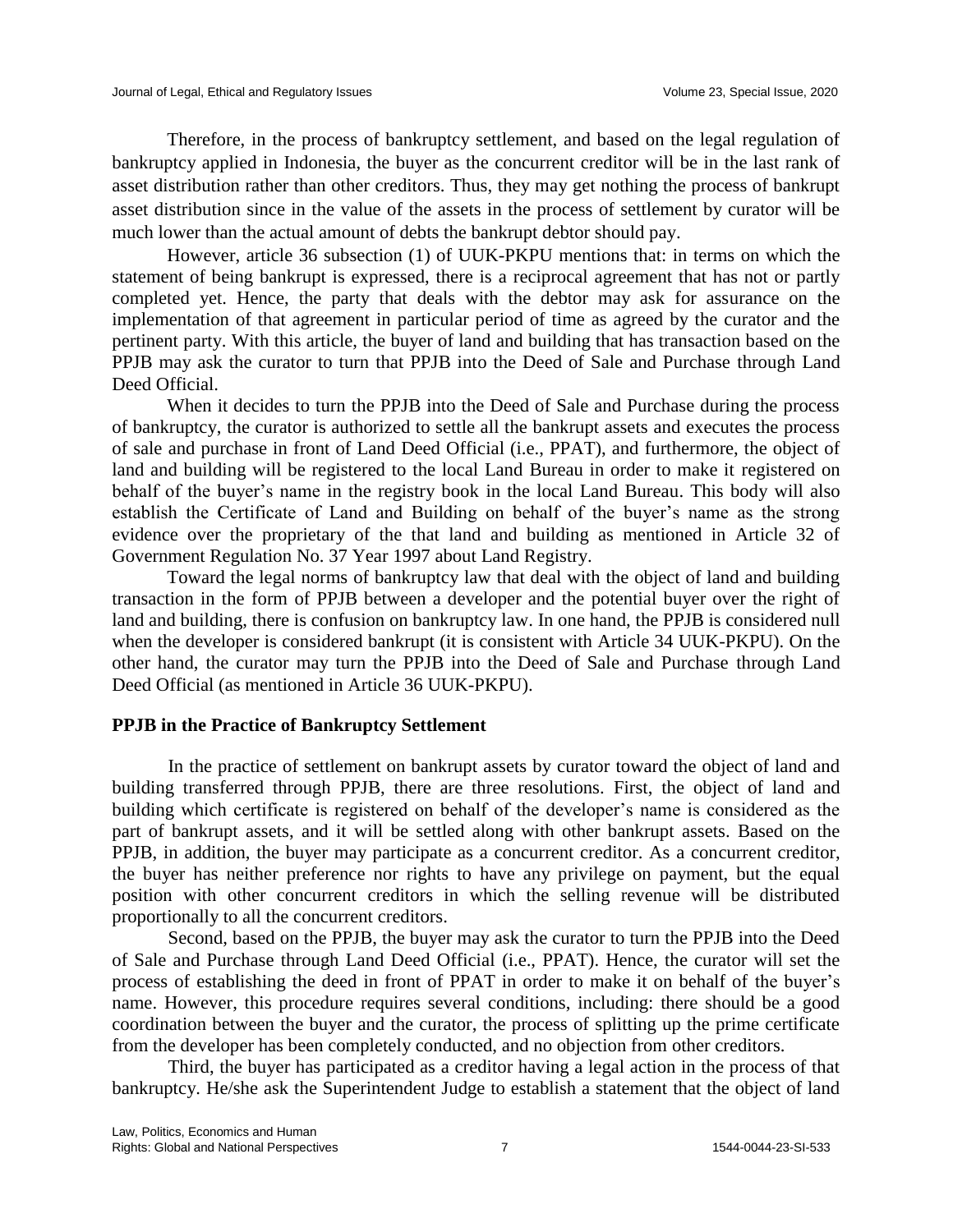and building he/she has bought from the developer with that PPJB is excluded from the bankrupt assets, and as the result, he/she may directly turn to sign the Deed of Sale and Purchase on the object of land through Land Deed Official. If the objection from other creditors is found during the process, the buyer may file other lawsuit through the judge (Commercial Court), and this lawsuit will have a process of hearing in Commercial Court, through which the judge will decide whether the object of land belongs to bankrupt assets or not.

#### **CONCLUSION**

From the perspective of Civil Law, the existence of Sale and Purchase Binding Agreement (i.e., PPJB) of Right of Land and Building between a developer and the potential buyer is the manifestation of the freedom of having contract as mentioned in Article 1338 of Civil Codes, through which every agreement or contract between parties is applied as rules for them. It is called the principle of "*Pacta Sunt Servenda"*. On the other hand, drawing on the perspective of Land Law in Indonesia, particularly the Act No. 5 Year 1960 about UUPA Jo., Government Regulation No. 37 Year 1997 about Land Registry, particularly Article 32 subsection (1) and Article 37 subsection (1), the buyer's position on that PPJB is very weak as the right transferring of land and building is not registered yet in local Land Bureau. Hence, the object of land and building is still registered under the name of the former owner.

In the perspective of bankruptcy law, however, if the developer is defined bankrupt, confusion on that legal regulation may exist. In one hand, Article 34 Jo., Article 37 subsection (1) UUK-PKPU mentions that the PPJB of right of land and building between a developer and the buyer is defined null, and thus, the existing object within the PPJB is seen as the bankrupt assets in which the buyer may participate as a concurrent creditor in the process of bankruptcy. On the other hand, Article 36 UUK-PKPU mentions that the buyer may ask the curator to turn the PPJB into the Deed of Sale and Purchase which will latterly be registered on behalf of his/her name in order to make the object in PPJB excluded from the list of bankrupt assets.

Due to the confusion on bankruptcy law in Indonesia, it implies dissimilarity on curators' treatment toward the buyer's position based on the PPJB during the process of settlement. Some of them may include the object within PPJB into bankrupt assets, and some others may exclude the object.

#### **REFERENCES**

Budiono, H. (2004). *Binding of trading and absolute power.* Renvoi Magazine.

- Declercq, P.J.M. (2002). *Netherlands insolvency law: The Netherlands bankruptcy act and the most important legal concept.* The Haque.
- Garner, B.A. (2009). *Black's law dictionary*. West Publishing: A Thomson Reuters business.
- Gautama, S. (1998). *Comments on bankruptcy regulations for Indonesia*. Citra Aditya Bakti, Bandung.
- Gillies, P. (1993). *Business law*. Sydney: The Federation Press.
- Gluck, G. (1979). Standard form contract: The contract theory reconsidered. *International Law and Comparative Quarterly*, *28*(1), 72-90.
- Hoff, J. (2000). *Bankruptcy law in Indonesia*. Penerjemah Kartini Muljadi, Tata Nusa, Jakarta.
- Huda, M.K. (2017). An obligation to represent and disclose material facts as a good faith in life insurance contract. *Mediterranean Journal of Social Sciences, 8*(4SI), 53-59.
- Khairandy, R. (2000). Some of the fundamental weaknesses of the Indonesian bankruptcy law. *Journal of Master of Laws UII, 2*(1), 1-11.
- Khairandy, R. (2013). *Indonesian contract law in a comparative perspective.* FH UII Press, Yogyakarta.

Law, Politics, Economics and Human Rights: Global and National Perspectives 1544-0044-23-SI-533